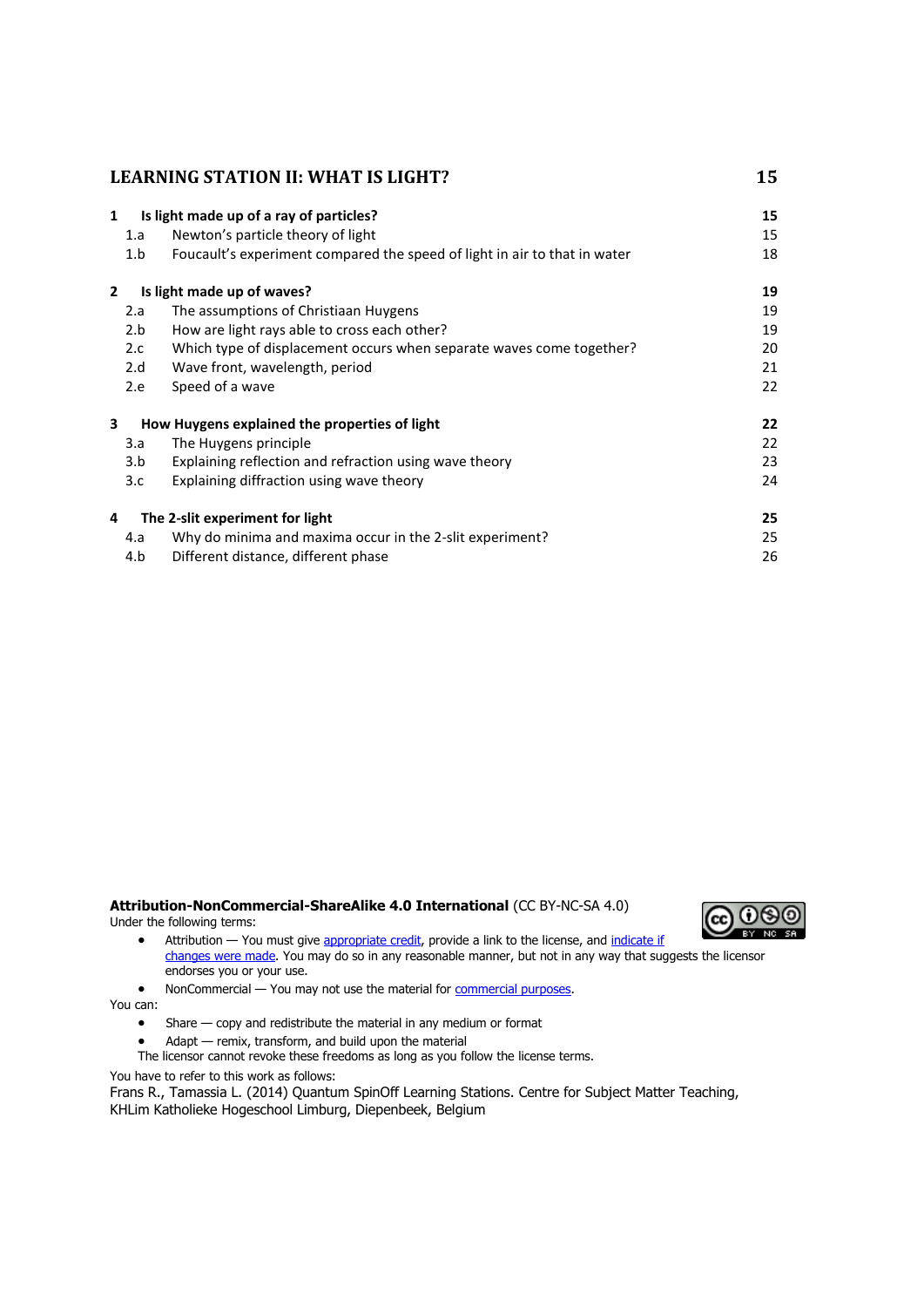# <span id="page-1-0"></span>Learning station II: What is light?

# <span id="page-1-1"></span><sup>1</sup> Is light made up of a ray of particles?

Light is everywhere. Therefore you might expect scientists to easily discover what light is and how it actually works. But as it turns out: light doesn't simply give up it's secrets. Physicists have long struggled with the question: is light a ray of particles or rather a wave phenomenon?

The desire to understand the true nature of light, has driven physics forward until today: from ancient times to modern quantum physics. So let us take you on a journey to discover the true nature of light.

### <span id="page-1-2"></span>1.a Newton's particle theory of light

Around 1700 the great Newton, who founded the laws of mechanics on 3 principles and the universal law of gravitation, supposed that light was made up of small particles. These light particles as any other particle, he supposed, would naturally have mass too.



Figure 1

In his work 'Opticks' Newton explained the properties of light with a particle theory (1704). But in a later edition he introduced an allpervading ether which counted for some wave properties. The particles reacted to the ether.

(Souce: Wikipedia Public Domain).

#### **Gravitational field**



Since light particles have mass in Newton's particle theory for light, he deduced that a beam of light parallel to the surface of the Earth, would bend downward under the influence of Earth's gravitational field. This means the trajectory of light would be a parabola and not a straight line. Light would follow a parabola like a cannonball that is horizontally shot away.

The fact that we don't notice this effect is  $-$  according to Newton – due to the speed of light which is very high. The speed of light was indeed unknown in Newton's time, but Galilei had shown

before that it definitely is extremely fast, possibly infinitely fast.

However, Newton was able to explain geometric properties of light very well with his particle theory. Also in your years of secondary school, you described light as 'rays' and you explained a lot of properties of light with geometric optics, just as Newton did. Rays – to a certain extent - can be indeed perceived as a beam of particles.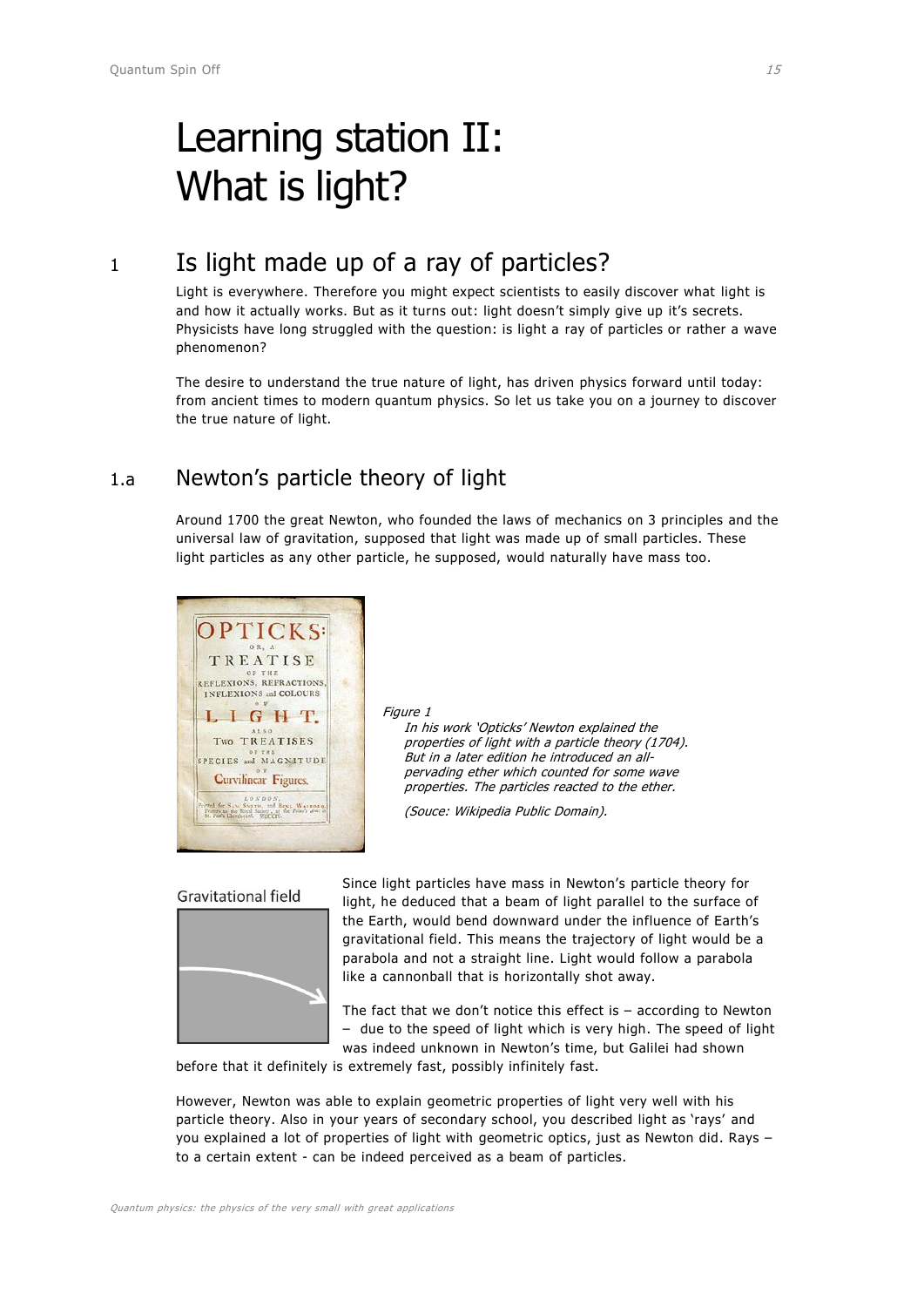#### **i) Name at least 3 properties of light (from geometric optics) which can be explained by thinking of light as a ray of particles.**

| Name of the<br>property       | Draw a schematic of the<br>phenomenon | Can you explain this<br>property of light by using<br>the particle theory? |
|-------------------------------|---------------------------------------|----------------------------------------------------------------------------|
| Light has a constant<br>speed |                                       |                                                                            |
| $\cdots$                      |                                       |                                                                            |
| $\cdots$                      |                                       |                                                                            |

#### **But aren't there properties of light that cannot be explained by the particle theory of light?**

For example the phenomenon called refraction or the bending of light. This occurs when light rays travel from one medium to a different medium.



Figure 2 Rays of ligth are 'bent' as they change medium.

Foot appears to be here

#### **ii) Can you explain refraction by assuming light is a ray of particles?**

#### **Yes/No**

But Newton did explain **refraction with his particle theory** too! Let's see how he did it.

...............................................................................................................................



Newton suggested that when particles of light end up in a medium, such as air or water, they are attracted to the particles of that medium due to an attractive force (gravity) between the particles. Inside a medium (e.g. water or air), the particles of light are equally surrounded by particles of the medium. As a result, the attractive force pulls an equal amount on all sides making the net force zero. So there is no effect on the light particles thus the light keeps going in a **straight line**, as long as they stay inside the same medium.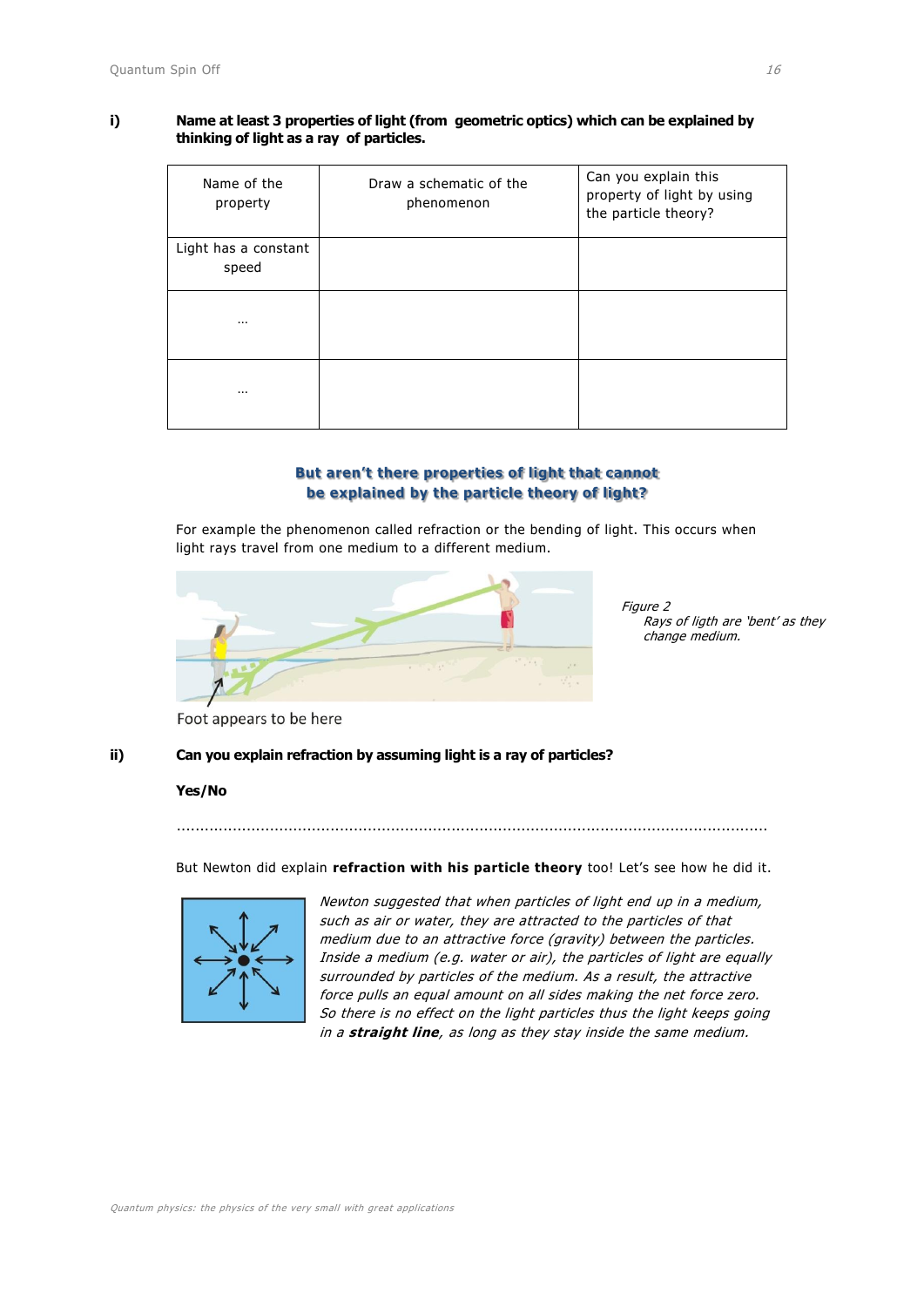

#### Figure 3

There is no spacial symmetry at the boundary of one medium with the other: i.e. on top are air particles and on the bottom are water particles. The denser medium, water in this case, would cause a net acceleration towards the water – according to Newton. The light particles are accelerated towards the water which causes an offset in the 'ray' of light.

(Source: olympusmicro)

But there is a difference at the boundary of the media. E.g. in the transition from air to water, as you know the light will break towards the normal  $(=$  line perpendicular to the surface). This happens – according to Newton - because there is more matter in the water than in the air and so the light particles are more attracted towards the denser medium. As a result, the beam offsets, makes a sudden bend and **refraction** is created.

Newton's explanation seems to work. Who knows. But from this reasoning follows a consequence for the speed of light in a dense medium compared to the speed of light in a thin medium.

#### **iii) What follows from Newton's reasoning about the speed of light in water compared the speed of light in air?**

| Choose:  | $v_{\text{water}}$ | $v_{air}$ |   |
|----------|--------------------|-----------|---|
| Explain: |                    |           |   |
|          |                    |           | . |

You can verify such a prediction with an experiment! Isn't that great about physics! In 1862 Léon Foucault (the same Foucault who used a pendulum to prove that the Earth rotates) did just that. Foucault set up the following experiment to find out once and for all whether the speed of light is faster in a denser medium than it is in a thin one.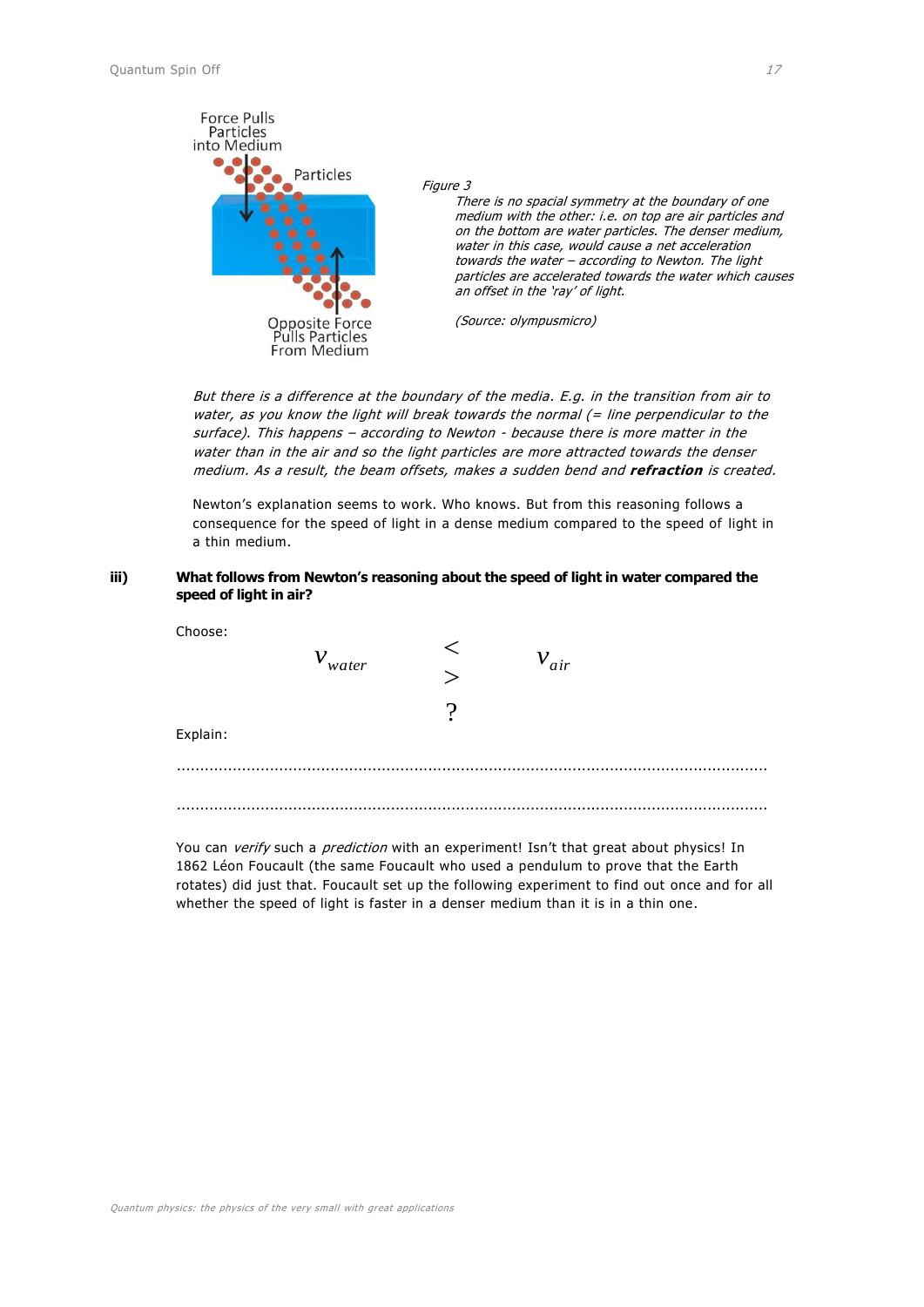

### <span id="page-4-0"></span>1.b Foucault's experiment compared the speed of light in air to that in water

Foucault built his setup in the Observatory in Paris. He rotated a mirror (with help of a steam engine available then!). The mirror turned with a speed of 24.000 rotations per minutel

He shined a light source on the mirror. The beam went up through a tube and reflected onto a fixed mirror above the tube. After reflecting down onto the rotating mirror again (which by now had turned a little further), the light came back a little below the source it originated from (where it says 'air' in the figure).

Foucault then repeated his experiment, but filled the tube now with water. If the speed of light is faster in water than it was in the air-filled tube, the light would return faster to the rotating mirror than before (which would have rotated less) and the reflected beam would come out **above** the spot where the beam through air came out.

However, the experiment showed the reflected beam through water came out **below** the spot where the beam through air came out. This formed irrefutable evidence that the speed of light in water is (SLOWER/FASTER) than the speed of light in air!

Foucault's experiment didn't allow any escape to Newton's particle theory of light… It shows perfectly how a brilliant theory, like Newton's, can get into trouble by predicting something (such as a faster speed of light in solids) that can't be verified experimentally. This is something typical in science. A physicist like Newton who was successful with his mechanics, turned out to be unsuccessful with his 'mechanics of light'.

It was clear that light doesn't merely follow Newton's mechanics of particles. Could it be true that light was rather a wave?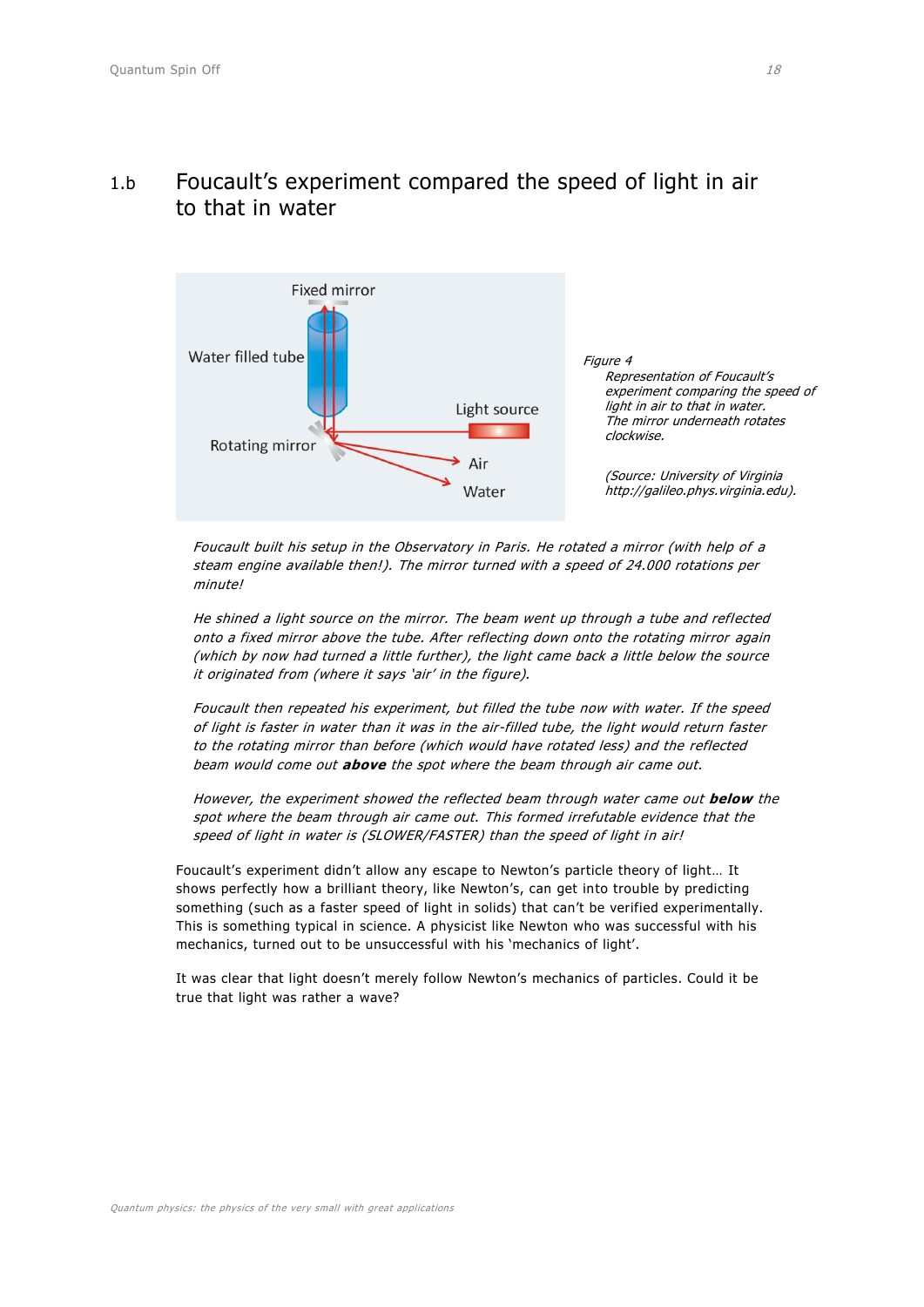# <span id="page-5-1"></span><span id="page-5-0"></span><sup>2</sup> Is light made up of waves?

### 2.a The assumptions of Christiaan Huygens

The Dutchman Christiaan Huygens (1629-1695) assumed – contrary to the view of his famous contemporary Newton - that light was a wave. He figured light could arise as a vibration that propagates in space as a wave. Somewhat like a vibrating object produces sound waves that spread out: like a vibration on the surface of water causes water waves to spread out.

He elaborated on his thoughts in his "Traité de la Lumière" (1690), shortly before Newton's theory by the way. Huygens relied on the following assumptions:

- 1. The speed of light is very high and so it is unlikely that light consists out of a stream of particles. Particles at such a speed would experience great resistance precisely according to Newton's  $2^{nd}$  law. This resistance would cause them to stop moving, like a ball rolling on a table stops due to this resistance.
- 2. Two rays of light shine through each other without influencing each other. How can they be made up of particles? Particles would collide with each other.
- 3. The phenomenon of refraction can be explained  $b\gamma$  assuming that the propagation speed of light changes depending on the medium is travels through: the speed of light *decreases* in dense media (as opposed to Newton's increasing)!

Let's look first at the second property of light, an obvious property however t is often overlooked!

### <span id="page-5-2"></span>2.b How are light rays able to cross each other?

Every child can see how intersecting beams move on as if they never crossed. You can see this every day and it is exactly this phenomenon that made Huygens doubt profoundly Newton's assessment that light is made up of a stream of particles. Huygens wondered:



**How can 2 rays of light cross each other without the particles bumping into one another?**

**If two beams cross and proceed on the same line as before without impeding one another, how can they be made up of particles??**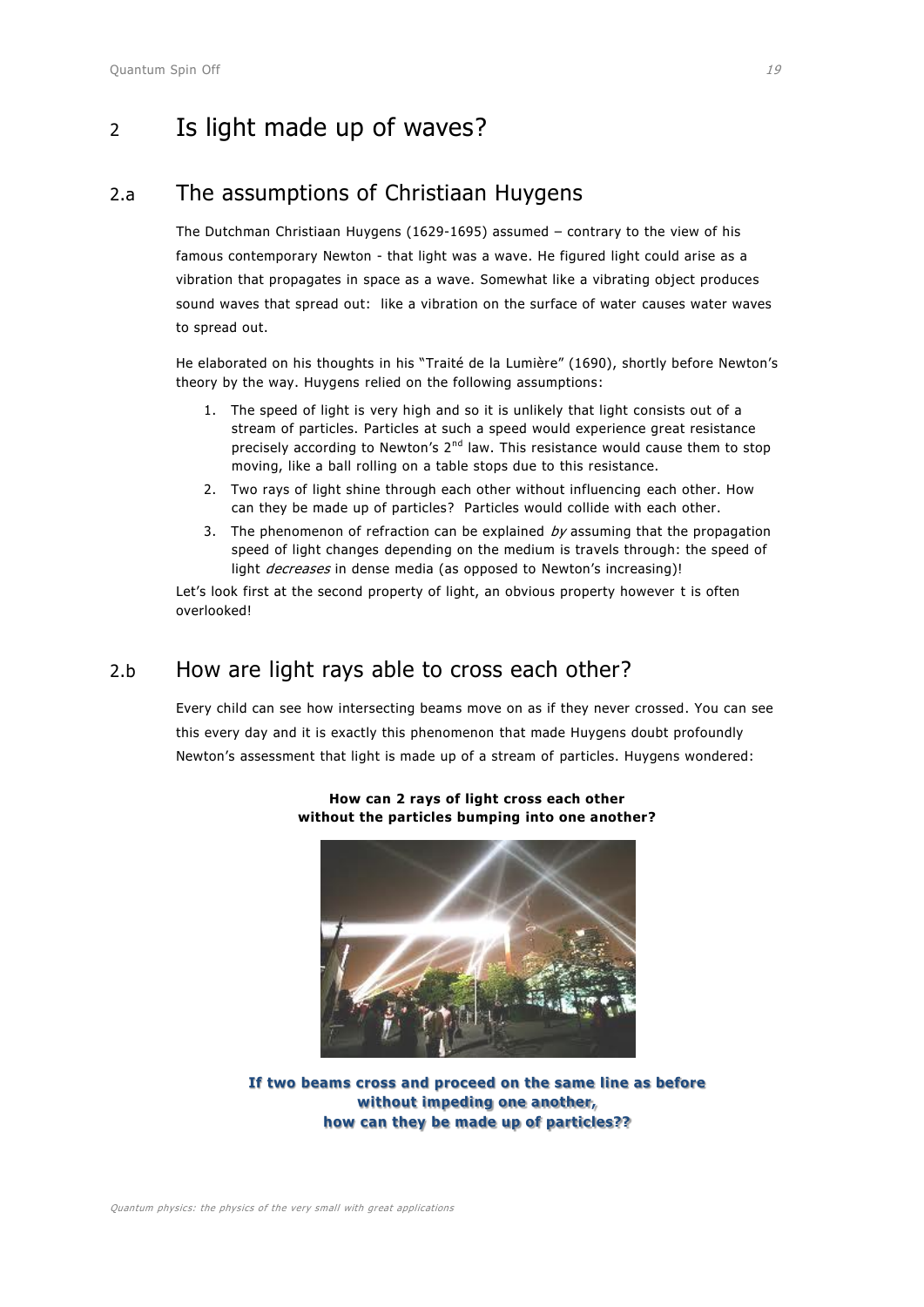Huygens realized that waves and not particles, have the property of being able to pass through each other unimpeded. They travel on their trajectory as if nothing happened.

Look at the animation on the site of the Institute for Sound and Vibration (University of Southhampton, UK). You can see what happens when two waves meet up. [http://web.bryanston.co.uk/physics/Applets/Wave%20animations/Sound%20waves/Superpositio](http://web.bryanston.co.uk/physics/Applets/Wave%20animations/Sound%20waves/Superposition%20of%20Waves.htm) [n%20of%20Waves.htm](http://web.bryanston.co.uk/physics/Applets/Wave%20animations/Sound%20waves/Superposition%20of%20Waves.htm)

### <span id="page-6-0"></span>2.c Which type of displacement occurs when separate waves come together?

Ok, they go through each other. But what happens to their displacement at the cross section? Look at the animation again if needed.

...............................................................................................................................

Two waves pass through each other. At their cross section, the resulting displacement is the sum of the displacements of the separate waves. This phenomenon is typical for waves and is called *superposition* or *interference*. Superposition can cause two waves to amplify each other, but also to cancel each other out. Watch how the displacements superimpose.



When the crest of one wave meets up with the trough of another wave in the same point, the waves are in ANTIphase in that point. The waves will tear each other down. Can you draw the resulting wave in figure (b)?

What you see in figure (a) is called **constructive interference** or superposition. In figure (b) you see **destructive interference** or superposition.

Draw the resulting displacement of the 2 waves below that are running through each other. What do you need to do in order to draw the resulting displacement in every point?

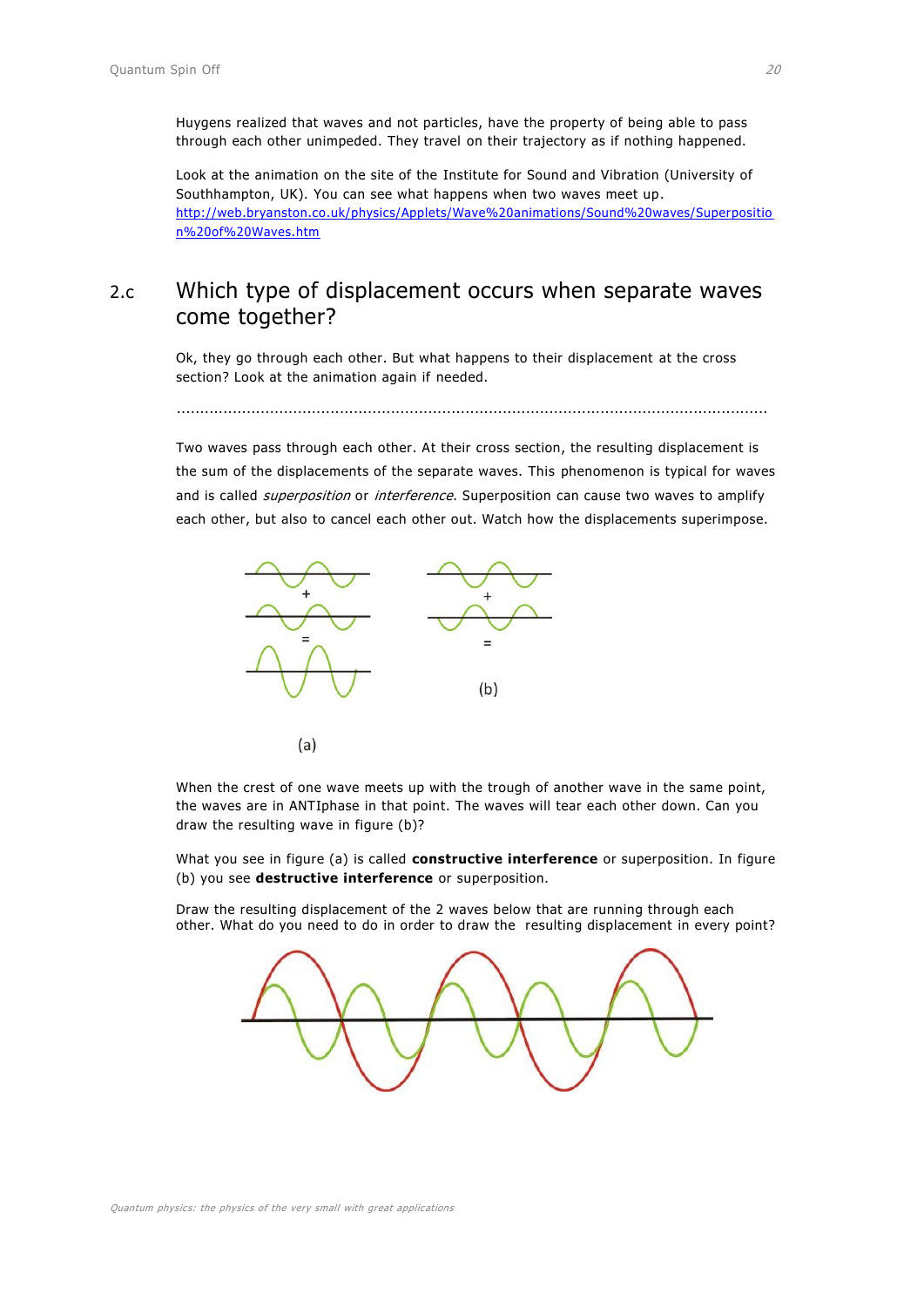### <span id="page-7-0"></span>2.d Wave front, wavelength, period

When you throw a stone in still water, circles appear that become bigger in size. These circles are formed by particles, that start to oscillate. All particles on the same wave front, move up and down at the same time.

There are in fact an infinite amount of wave fronts, however we only draw those wave fronts for the particles that are located on a positive maximum.

Wave fronts can have different shapes:

- Line or planes: these are called **plane** waves i.e. sound wave in a tunnel;
- circles: these are **circular** waves, i.e. waves on the water surface;
- spheres: these are **spherical** waves, i.e. sound waves in space.



The **rays** indicate the direction in which the wave front moves. Rays are perpendicular to the wave fronts.

The wave pattern repeats itself after a certain distance, called **wavelength λ**. The characteristic pattern of a wave stretches out over this distance. Indicate on the image below, the wavelength on 4 different places:



The time the wave needs to propagate one full wavelength, is called the **period** T of the wave. For example, a wave may need ½ second to travel one wavelength. This wave will pass by … times per second and thus have a **frequency** of 2 Hz.

A wave that travels one wavelength in 1/10 of a second, will pass by … times per second. This wave has a frequency of ….. Hz. (Hz means 'per second')

Frequency and period are thus inversely proportional: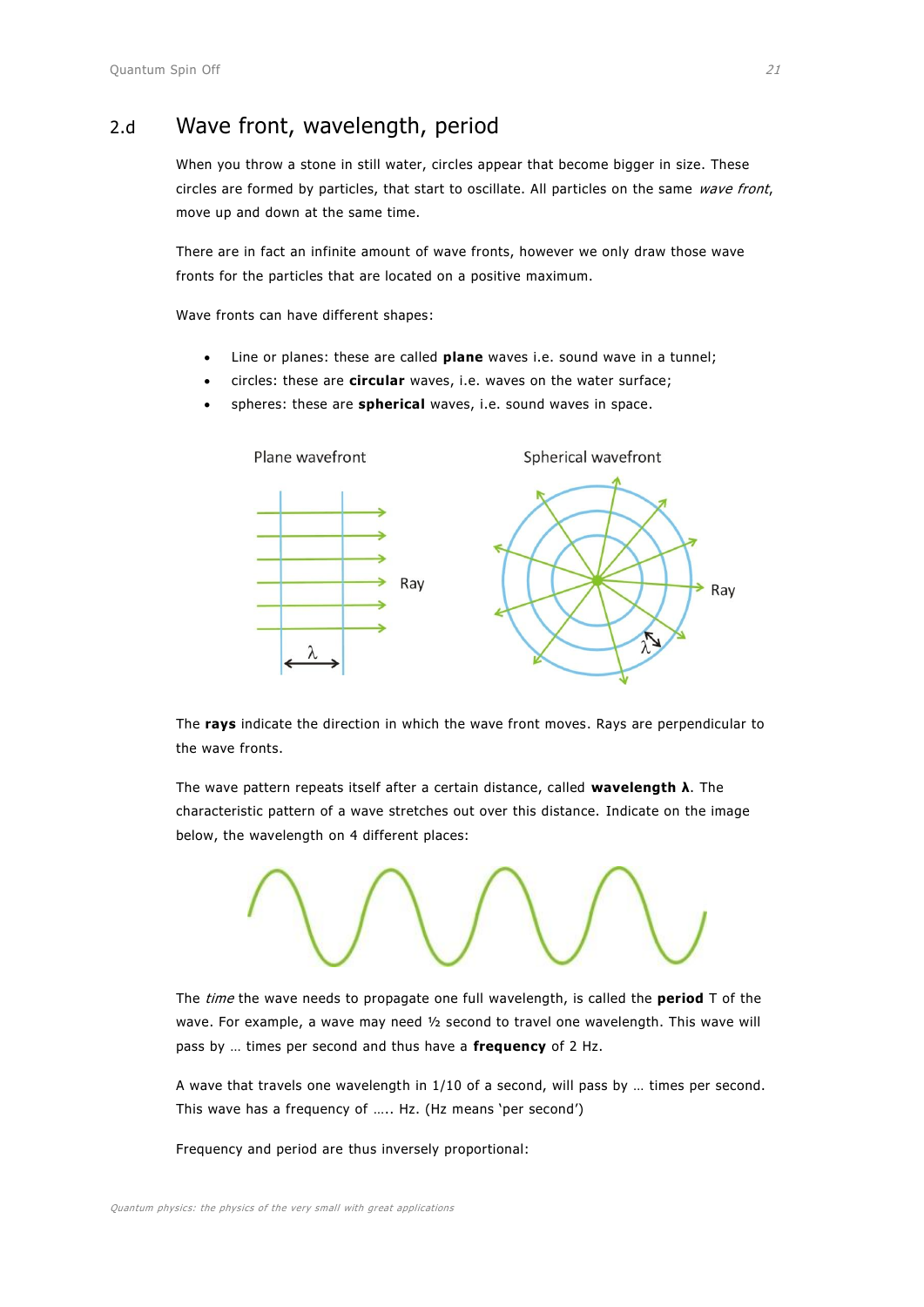$$
f=\frac{1}{T}
$$

### <span id="page-8-0"></span>2.e Speed of a wave



Foucault established that the propagation speed of light in water is (higher/lower) than in air. Huygens used this to explain the phenomenon of refraction.

The relation between wave speed, wavelength and period is as follows:

The speed of a wave v is of course  $v = \frac{1200 \text{ m/s}}{1 \text{ m/s}}$  $v = \frac{\text{distance travelled}}{\text{.}}$ 

If we fill in for the distance travelled, one wavelength, we obtain a basic relation for waves:

$$
v = \frac{\lambda}{T} = \lambda f
$$

The speed of a wave is its wavelength multiplied with its frequency. The actual speed of a wave depends on the properties of the medium such as density, compressibility and tension.

Speed of sound in air (at 20°C) is equal to 343 m/s while in water it's roughly 1500 m/s. The speed of light in a vacuum is (approximately) 300.000 km/s or  $3.0 \cdot 10^8$  m/s. The speed of light in solid materials (like glass) is lower than this value.

Question: A radio station transmits radio waves with a frequency of 88,1 MHz. What is the wavelength of these radio waves? (Answer: 3,4 m)

.....................................................................................

# <span id="page-8-2"></span><span id="page-8-1"></span><sup>3</sup> How Huygens explained the properties of light

### 3.a The Huygens principle

Let's get back to the thoughts of Huygens-. He figured that if one wants to make plane waves for instance in water, you can hold a flat sheet in water and make vertical up and down motions.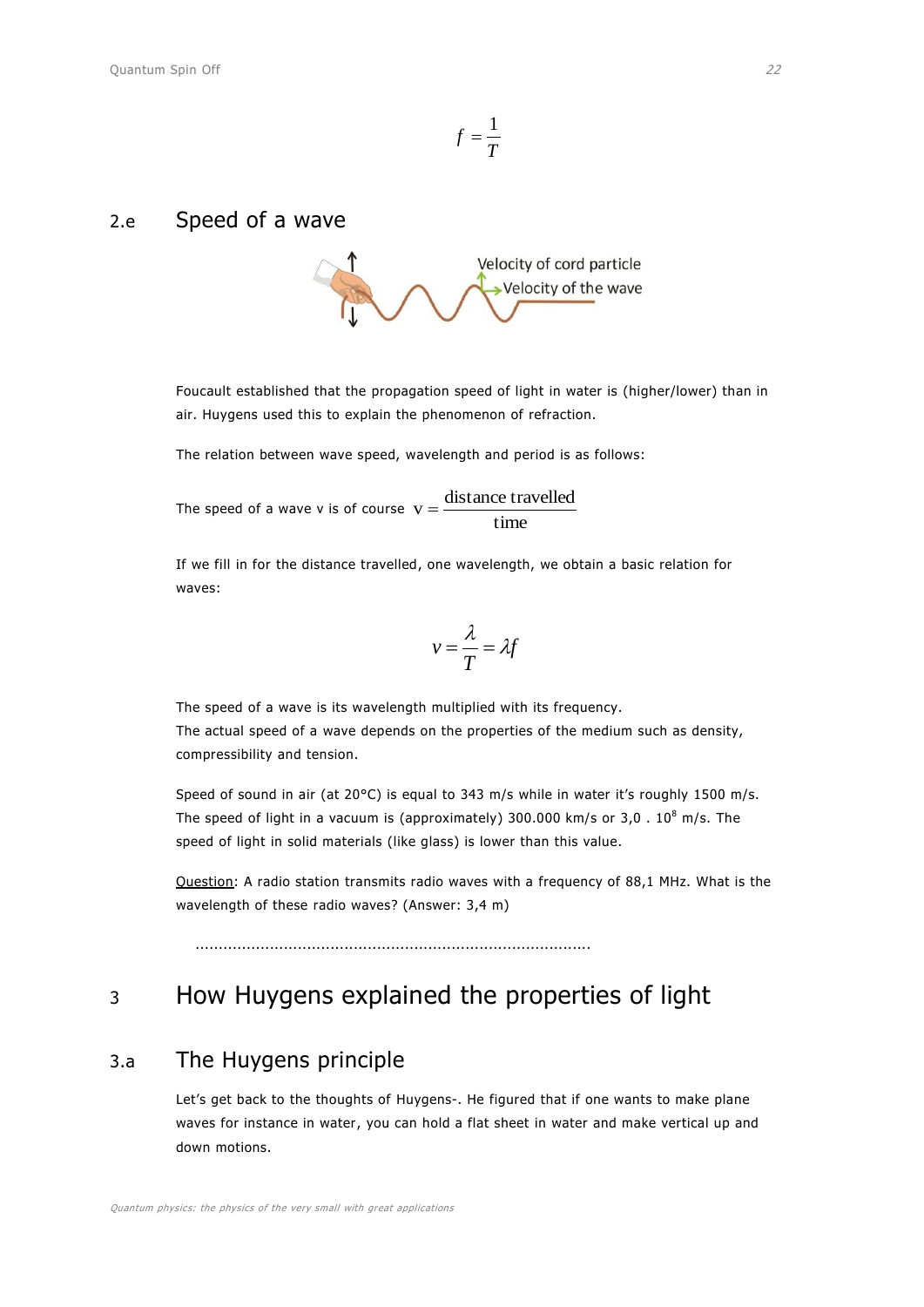Now Huygens wondered if one could make such a wave by taking just a few wave sources on that line. Instead of a sheet, one could use for instance some markers to go up and down along a line. Would these wave sources, point sources actually, would make up a new wave front? Try this, make sure that you make the markers oscillate in phase (move them up and down together).

Huygens reasoned: all these point sources emit circular waves. The waves fan out and will reach the same spot after a certain distance: they will run through each other (as waves do!) and their displacements will superimpose one with another. Half a wave length behind where the wave front was created (by the vibrating markers), their displacements add up all together to form a new wave front!



Huygens concluded that this was a new principle for waves:

Every wave front can be seen as a series of point sources that vibrate in phase. Circular waves depart form their and this exactly causes a new wave front to be formed half a wavelength away.

This is called the **Huygens principle**.

#### <span id="page-9-0"></span>3.b Explaining reflection and refraction using wave theory

Using Huygens' principle, you can explain why

- with reflection, the angle of incidence is the same as the angle of reflection.
- with refraction, for a given transition between medium one and two, there is a fixed ratio, called the refraction index, between the sine of the incidence angle i to the sine of the refraction angle r. Huygens showed that refraction angles emerge exactly because of the different propagation speeds of light in the different media. Actually he showed that the refraction index n equals exactly the ratio of the wave speeds in medium one to that in medium two.

$$
\frac{\sin(i)}{\sin(r)} = \frac{v_1}{v_2} = \frac{n_2}{n_1} = n_{1\to 2} = cte
$$

Take a look at this applet to follow Huygens' reasoning (applet by Walter Fendt):

[www.sciencejoywagon.com/physicszone/otherpub/wfendt/h](http://www.sciencejoywagon.com/physicszone/otherpub/wfendt/huygens.htm) [uygens.htm](http://www.sciencejoywagon.com/physicszone/otherpub/wfendt/huygens.htm)



#### **Reflection and Refraction of Waves** (Explanation by Huygens' Principle)

nd the refraction of waves by the<br>" button. You can stop and conti<br>ncidence (be sure to hit return). 1 nue the si



Quantum physics: the physics of the very small with great applications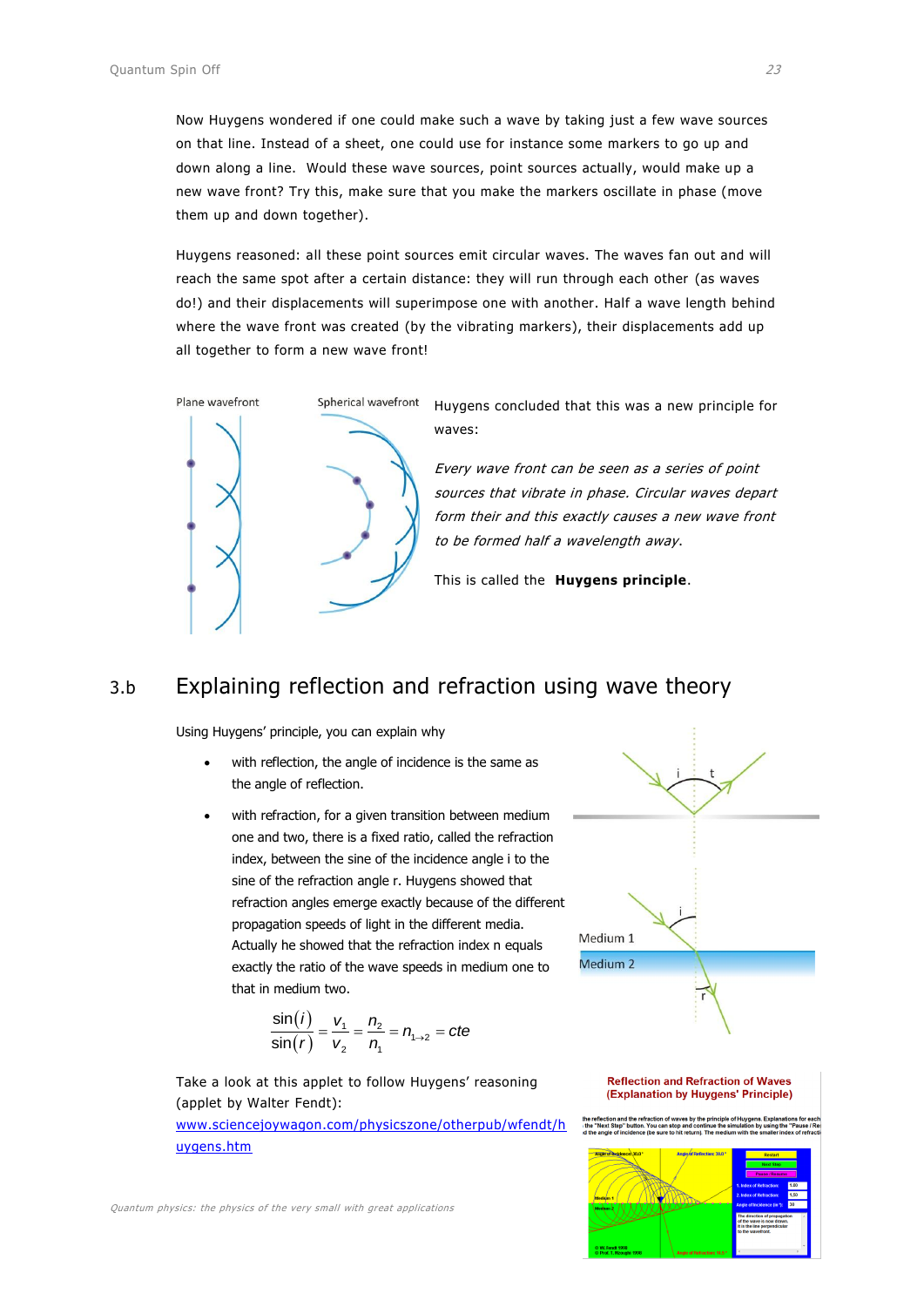**It is the change in wave speed when entering a new medium, that is responsible for the refraction of that wave.**

### <span id="page-10-0"></span>3.c Explaining diffraction using wave theory

Waves can reflect, break, but also bend around an obstacle or at an opening. This is called **diffraction**. Soundwaves clearly demonstrate this: you're able to hear someone talk in a room nearby if the door is open.

Diffraction can also be explained by Huygens' principle: every point in the opening or at the edge of an obstacle behaves like a point source that emits wave fronts in every direction.



Click on the link for an illustration of this phenomenon: [http://www.wainet.ne.jp/~yuasa/flash/Huygens\\_diffracton.swf](http://www.wainet.ne.jp/~yuasa/flash/Huygens_diffracton.swf)

The amount of diffraction depends on the proportion of the size of the opening or obstacle to the wavelength. Sound has a large wavelength: Calculate e.g. the wave length of a sound with a frequency of 440 Hz.

………………………………………………………………………………………………………………………(Answer 0,773 m).

Openings and obstacles with an order of magnitude comparable to that of a sound wave will produce a noticeable diffraction for those waves.

Visible light on the other hand has a very small wavelength: i.e. red light has a wavelength of around 650 nm. That is why diffraction of light is noticeable only for very small obstacles or openings.

#### **Example:**

 Sound screens along the highway don't create complete silence because diffraction occurs on the top edge. The sound behind the screen is more muted than in front of the screen. However, waves with a longer wavelenght (lower tones) are bent more than waves with a shorter wavelenght.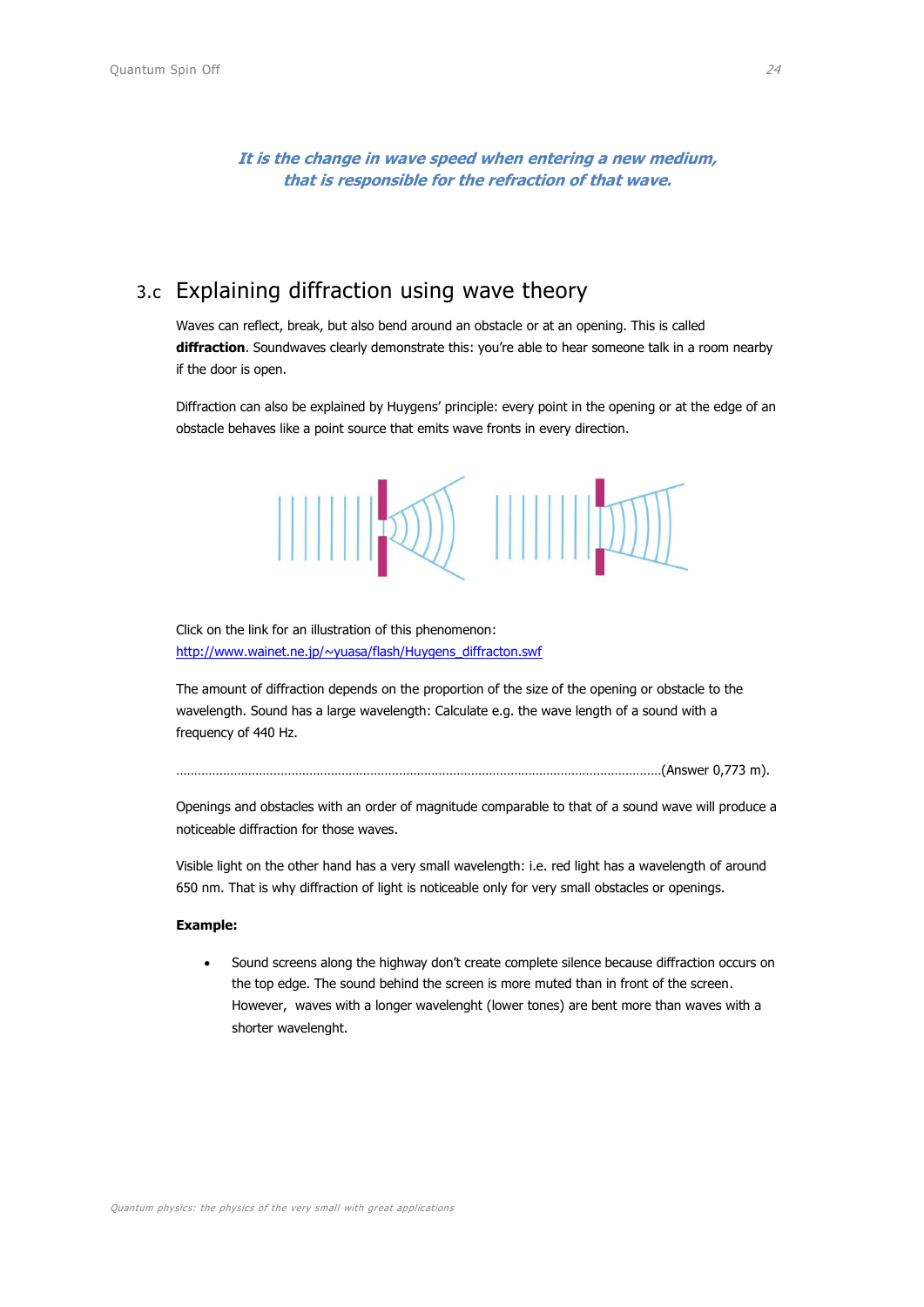## <span id="page-11-0"></span><sup>4</sup> The 2-slit experiment for light

Not until 1803 did Thomas Young (1773-1829) demonstrate that in a 2-slit experiment waves undergo interference, a typical property of waves! Although it was believed that this experiment finally showed that light was made up of waves, the question of the true nature of this wave remained unanswered. What was really vibrating in the case of light waves? In the next learning station, we'll discuss what light waves are actually made up. But first, let's examine the famous 2-slit experiment for light.

### <span id="page-11-1"></span>4.a Why do minima and maxima occur in the 2-slit experiment?

A light source produces light in the form of plane wave fronts. They reach an obstacle with two slits. According to the Huygens principle, a wave front is produced that is bent and can reach points behind the slits.



All the elements of the setup are clearly marked in the figure above. Which is why the ratios between the different dimensions and distances are nothing like the two slit experiment in reality. The slits are much thinner in comparison to their spacing d. The slits can be considered *point shaped*. And the screen is much farther away from the slits.

How can it be that on the screen a pattern of light and no light appears?

Behind the slits, there are two waves with round wave fronts that overlap in a certain region. They will superimpose or *interfere*. Because these two waves were one before the slit, they are essentially in phase at the location of the slit: they go up and down in unison. But behind the slits, these waves haven't necessarily traveled the same distance, which is why they might not be in phase anymore.